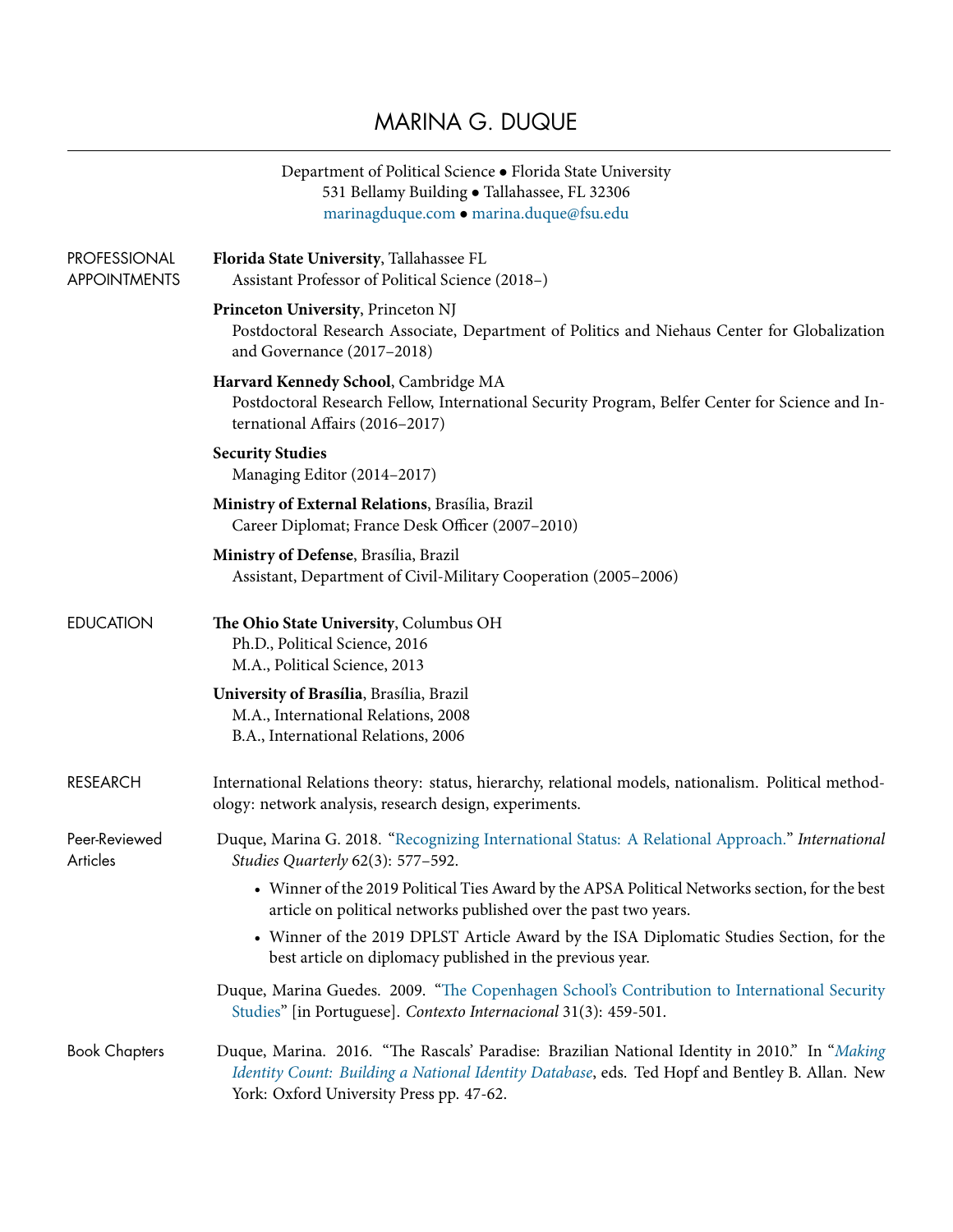| Work in Progress     | "The Logic of Expressive Rationality" (under review)                                                                                                                           |      |
|----------------------|--------------------------------------------------------------------------------------------------------------------------------------------------------------------------------|------|
|                      | • Winner of the 2019 Best Post-PhD Paper Award by the ISA Theory Section, for the best paper<br>theorizing international politics by a post-PhD scholar presented at ISA 2019. |      |
|                      | "Weapons of National Pride: An Experimental Study"                                                                                                                             |      |
|                      | "How Countries Achieve Status" (book project)                                                                                                                                  |      |
|                      | "The Case for a Status Model of Recognition"                                                                                                                                   |      |
|                      | "The Microfoundations of Status-Motivated Behavior"                                                                                                                            |      |
| <b>CONFERENCE</b>    | "Weapons of National Pride: An Experimental Study"                                                                                                                             |      |
| <b>PRESENTATIONS</b> | APSA Annual Meeting (virtual), 2020 (scheduled)                                                                                                                                |      |
|                      | ISA Annual Convention, Honolulu HI, 2020 (canceled because of COVID-19)                                                                                                        |      |
|                      | "The Logic of Expressive Rationality"                                                                                                                                          |      |
|                      | APSA Annual Meeting, Washington DC, 2019                                                                                                                                       |      |
|                      | ISA Annual Convention, New Orleans LA, 2015; Toronto, Canada 2019                                                                                                              |      |
|                      | "How Countries Achieve Status"                                                                                                                                                 |      |
|                      | Niehaus Center book workshop, Princeton NJ, 2018 (book manuscript)                                                                                                             |      |
|                      | ISA Annual Convention, Baltimore MD, 2017; Toronto, Canada 2019 (chapter)                                                                                                      |      |
|                      | APSA Annual Meeting, Philadelphia PA, 2016; San Francisco CA, 2017 (chapter)                                                                                                   |      |
|                      | "Recognizing International Status: A Relational Approach"                                                                                                                      |      |
|                      | ISA Annual Convention, Toronto, Canada, 2014; Atlanta GA, 2016                                                                                                                 |      |
|                      | Political Networks Conference, Portland OR, 2015                                                                                                                               |      |
|                      | APSA Annual Meeting, Washington DC, 2014                                                                                                                                       |      |
|                      | Institute for Qualitative and Multi-Method Research, Syracuse NY, 2012                                                                                                         |      |
|                      | "The Rascals' Paradise: Brazilian National Identity in 2010"                                                                                                                   |      |
|                      | APSA Annual Meeting, Washington DC, 2014; Philadelphia PA, 2016                                                                                                                |      |
| <b>INVITED TALKS</b> | MacMillan IR Seminar Series, Yale University (scheduled)                                                                                                                       | 2020 |
|                      | "International Order, Networks, and Power" workshop, Georgetown University                                                                                                     | 2019 |
|                      | Rio Branco Institute, Brazil's Ministry of External Relations                                                                                                                  | 2018 |
|                      | Institute of International Relations, University of Brasília                                                                                                                   | 2018 |
|                      | IR Faculty Colloquium, Princeton University                                                                                                                                    | 2018 |
|                      | Centre for International Policy Studies, University of Ottawa                                                                                                                  | 2018 |
|                      | Emerging Scholars in Grand Strategy Conference, University of Notre Dame                                                                                                       | 2017 |
|                      | Journeys in World Politics Workshop, University of Iowa                                                                                                                        | 2017 |
|                      | "Social Power and the Transatlantic Space" workshop, Concordia University                                                                                                      | 2017 |
|                      | The Montreal Centre for International Studies, University of Montreal                                                                                                          | 2016 |
|                      | Belfer Center for Science and International Affairs, Harvard Kennedy School                                                                                                    | 2016 |
|                      | "Making Identity Count" workshop, ISA Atlanta                                                                                                                                  | 2016 |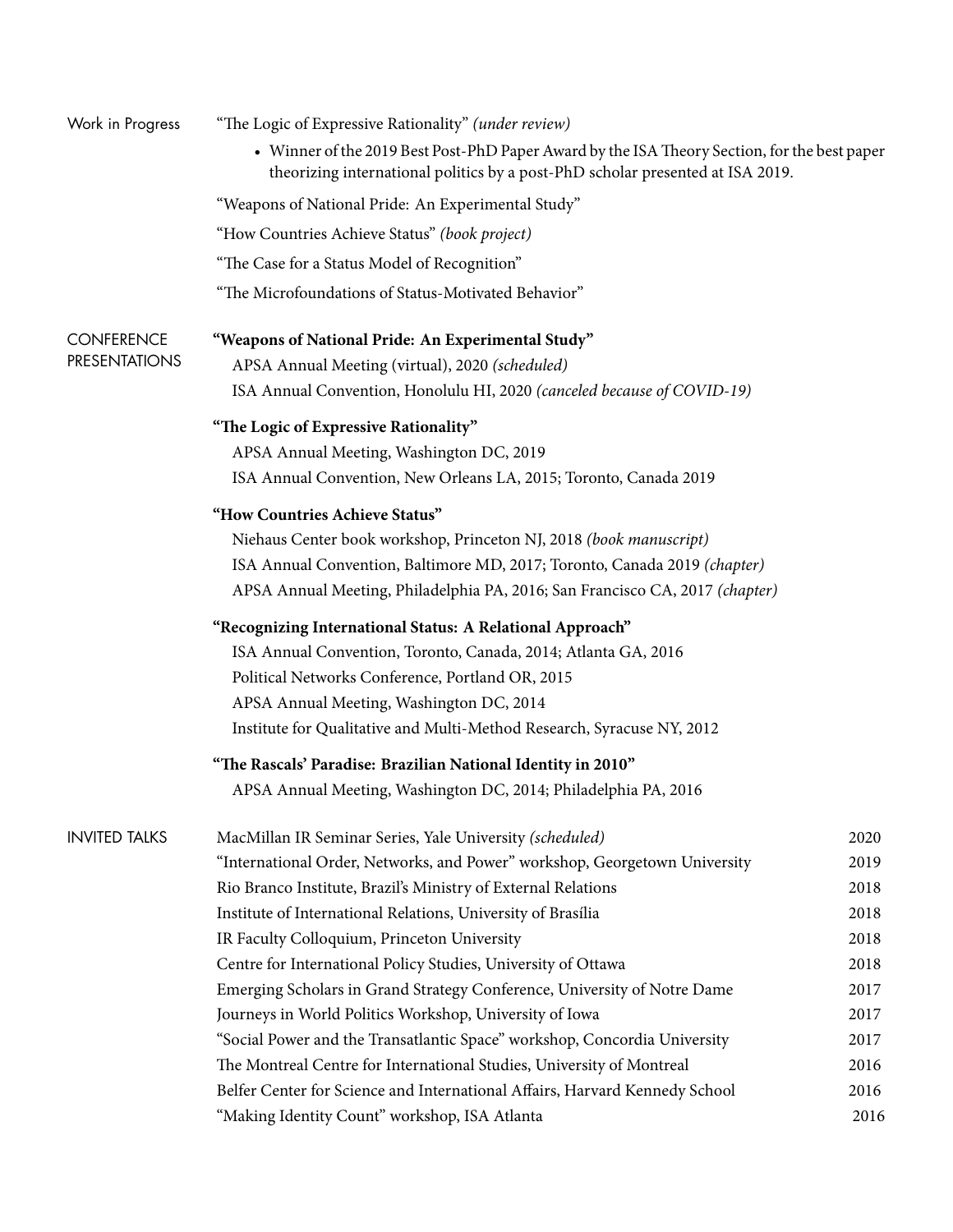| AWARDS AND    | External                                                                                                                                               |                 |
|---------------|--------------------------------------------------------------------------------------------------------------------------------------------------------|-----------------|
| <b>GRANTS</b> | Best Post-PhD Paper Award, International Studies Association's Theory Section                                                                          | 2019            |
|               | Political Ties Award, American Political Science Association's Political Networks Section                                                              | 2019            |
|               | DPLST Article Award, International Studies Association's Diplomatic Studies Section                                                                    | 2019            |
|               | Postdoctoral Research Fellowship, Department of Politics and Niehaus Center for<br>Globalization and Governance, Princeton University                  | 2017            |
|               | Postdoctoral Research Fellowship, Belfer Center for Science and International Affairs,<br>Harvard Kennedy School                                       | 2016            |
|               | Hayward R. Alker Postdoctoral Fellowship, University of Southern California (declined)                                                                 | 2016            |
|               | Stanton Fellowship in International Security, Stanton Foundation/FGV (declined)                                                                        | 2015            |
|               | American Political Science Association Travel Grant                                                                                                    | 2014            |
|               | <b>International Studies Association Travel Grant</b>                                                                                                  | 2014-2016, 2020 |
|               | Political Networks Conference Fellowship, NSF/APSA                                                                                                     | 2013, 2015      |
|               | John A. Garcia Award, ICPSR                                                                                                                            | 2013            |
|               | <b>Florida State University</b>                                                                                                                        |                 |
|               | COFRS Grant, Office of Research Development                                                                                                            | 2020            |
|               | Planning Grant, Office of Research Development                                                                                                         | 2019            |
|               | Provost's Faculty Travel Grant, Office of the Provost                                                                                                  | 2019, 2020      |
|               | First Year Assistant Professor Award, Office of Research Development                                                                                   | 2019            |
|               | The Ohio State University                                                                                                                              |                 |
|               | Research Grant, Mershon Center for International Security Studies                                                                                      | 2015            |
|               | IQMR Grant, Department of Political Science                                                                                                            | 2013            |
|               | Graduate Associateship, Department of Political Science                                                                                                | 2011-2016       |
|               | College of Social and Behavioral Sciences Fellowship                                                                                                   | 2010-2014       |
|               | University Fellowship, Graduate School                                                                                                                 | 2010-2011       |
|               | University of Brasília                                                                                                                                 |                 |
|               | Graduate Fellowship, Institute of International Relations                                                                                              | 2006-2007       |
|               | CNPq Scientific Initiation Scholarship                                                                                                                 | 2003-2004       |
| ADDITIONAL    | Academic Exchange, Israel                                                                                                                              | 2019            |
| TRAINING      | Network Analysis Workshop, Political Networks Conference, Portland OR                                                                                  | 2015            |
|               | ICPSR Summer Program, University of Michigan, Ann Arbor MI<br>Advanced Network Analysis.                                                               | 2013            |
|               | Institute for Qualitative and Multi-Method Research, Syracuse University, Syracuse NY                                                                  | 2013            |
|               | Diplomatic Academy, Rio Branco Institute, Brazil                                                                                                       | 2007-2008       |
|               | Strategy and Defense Policy Workshop, National Defense University, Washington DC                                                                       | 2006            |
|               | II Agulhas Negras Congress, Agulhas Negras Military Academy, Brazil                                                                                    | 2005            |
|               | Disarmament, Demobilization and Reintegration of Former Combatants,<br>Argentinean Center of Joint Training for Peace Operations (CAECOPAZ), Argentina | 2004            |
|               | College semester abroad, Universidad Católica Argentina, Argentina                                                                                     | 2004            |
|               |                                                                                                                                                        |                 |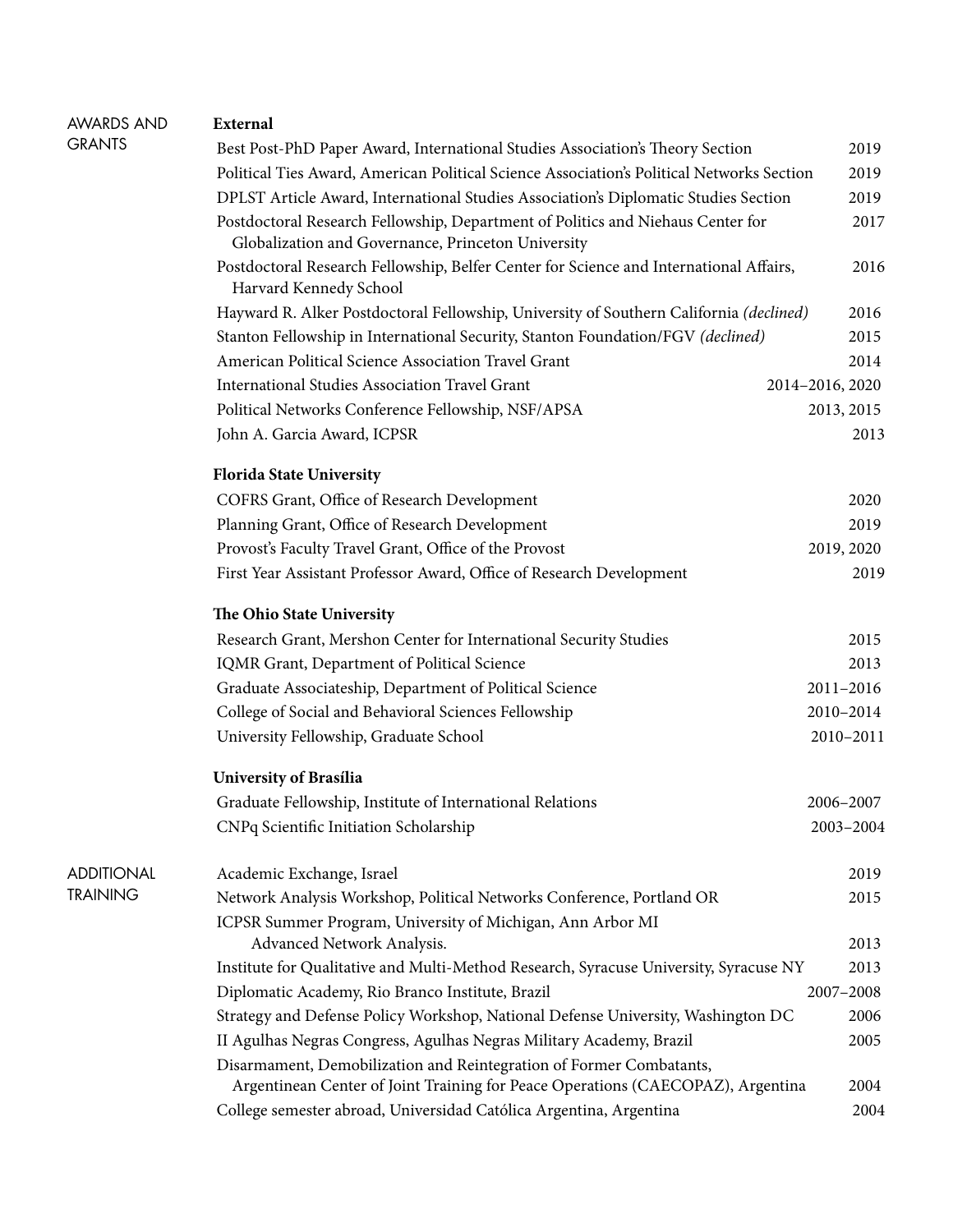| <b>TEACHING</b> | <b>Florida State University</b>                                                                                                                                                                                                                                                                                                                                                                                                                                                                |            |
|-----------------|------------------------------------------------------------------------------------------------------------------------------------------------------------------------------------------------------------------------------------------------------------------------------------------------------------------------------------------------------------------------------------------------------------------------------------------------------------------------------------------------|------------|
|                 | Political Psychology and International Relations (G)                                                                                                                                                                                                                                                                                                                                                                                                                                           | 2021       |
|                 | Nationalism and Conflict                                                                                                                                                                                                                                                                                                                                                                                                                                                                       | 2019, 2020 |
|                 | International Relations Theory (G)                                                                                                                                                                                                                                                                                                                                                                                                                                                             | 2019       |
|                 | Introduction to International Relations                                                                                                                                                                                                                                                                                                                                                                                                                                                        | 2019       |
|                 | The State and the Modern International System                                                                                                                                                                                                                                                                                                                                                                                                                                                  | 2018       |
|                 | Identity in International Relations                                                                                                                                                                                                                                                                                                                                                                                                                                                            | 2018       |
|                 | The Ohio State University                                                                                                                                                                                                                                                                                                                                                                                                                                                                      |            |
|                 | PS 3910: Identity Politics                                                                                                                                                                                                                                                                                                                                                                                                                                                                     | 2013, 2014 |
|                 | <b>Teaching Assistant</b>                                                                                                                                                                                                                                                                                                                                                                                                                                                                      |            |
|                 | PS 4330: Global Governance, OSU, Jennifer Mitzen                                                                                                                                                                                                                                                                                                                                                                                                                                               | 2013       |
|                 | PS 1300: Global Politics, OSU, Jennifer Mitzen                                                                                                                                                                                                                                                                                                                                                                                                                                                 | 2012       |
|                 | PS 403: Political Psychology, OSU, Ismail White                                                                                                                                                                                                                                                                                                                                                                                                                                                | 2012       |
|                 | PS 545: Strategies of War and Peace, OSU, Richard Herrmann                                                                                                                                                                                                                                                                                                                                                                                                                                     | 2011       |
|                 | International Security, University of Brasília, Eduardo Viola                                                                                                                                                                                                                                                                                                                                                                                                                                  | 2007       |
| <b>ADVISING</b> | <b>Ph.D. Dissertation Committees</b>                                                                                                                                                                                                                                                                                                                                                                                                                                                           |            |
|                 | 2019-: Joseph Bommarito<br>2019 -: Marielena Dias<br>2019-2020: William Schultz                                                                                                                                                                                                                                                                                                                                                                                                                |            |
|                 | Ph.D. Practicum / First Year Paper                                                                                                                                                                                                                                                                                                                                                                                                                                                             |            |
|                 | 2019-2020: Damian Boldt (chair)<br>2019-2020: Zachary Houser (chair)                                                                                                                                                                                                                                                                                                                                                                                                                           |            |
|                 | <b>B.A. Honors Thesis Committees</b>                                                                                                                                                                                                                                                                                                                                                                                                                                                           |            |
|                 | 2019-2020: Sabrina Mato                                                                                                                                                                                                                                                                                                                                                                                                                                                                        |            |
| <b>SERVICE</b>  | External                                                                                                                                                                                                                                                                                                                                                                                                                                                                                       |            |
|                 | Reviewer<br>Cambridge Review of International Affairs, Contexto Internacional, Cooperation and Conflict, Journal<br>of Conflict Resolution, Journal of Politics, International Interactions, International Relations, Interna-<br>tional Security, International Studies Quarterly, International Studies Perspectives, International The-<br>ory, Review of International Political Economy, Review of International Studies, Revista Brasileira de<br>Política Internacional, World Politics |            |
|                 | Committee Work                                                                                                                                                                                                                                                                                                                                                                                                                                                                                 |            |
|                 | Co-Chair, ISA 2021 Theory Section Awards (Best Pre-PhD Paper, and Best Post-PhD Paper)                                                                                                                                                                                                                                                                                                                                                                                                         |            |

Member, APSA 2020 Political Networks Section Political Ties Award

Member, ISA 2020 Diplomatic Studies Section Awards (Best Article, Young Scholar, Bertha Lutz) Member, APSA 2019 Political Networks Section John Sprague Award